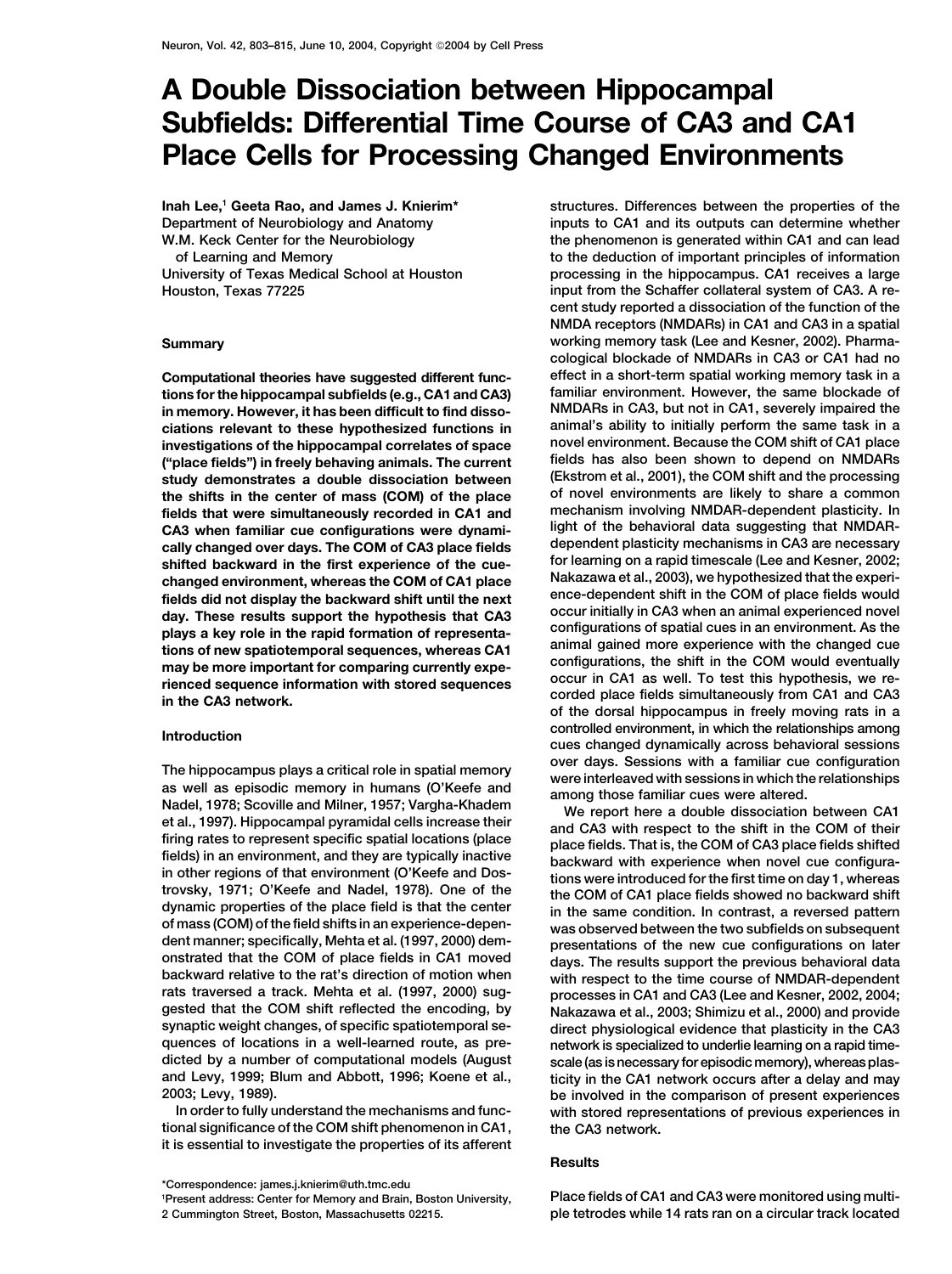**in a cue-controlled environment, in which multiple distal Lap-by-Lap COM Shift in CA3 and CA1 cues were available along the walls and on the floor, For each cell, the COM of its firing field was calculated and distinct local cues were present on the track (Figure for the combined firing from all 15 laps in the session 1A). Place cells were simultaneously recorded from CA1 (session-based COM). The session was then divided and CA3 in some of the animals (n 6; Figure 1B), into individual laps, and the COM of the place field on whereas cells were recorded from either CA1 (n 7) or each specific lap (lap-based COM) was calculated and CA3 (n 1) in the others. The CA3 electrodes were subtracted from the session-based COM to generate a COM; typically lowered to the pyramidal cell layers that are**  $\frac{1}{2}$  located in the distal or middle portion of CA3, distal to Figure 2A). The  $\Delta$ COM was examined in CA1 and CA3 the bilar area (below the CA1 or CA2 cell layers or at across 4 days for each standard and mismatch s the hilar area (below the CA1 or CA2 cell layers or at across 4 days for each standard and mismatch session<br>the lateral tip of the dorsal hippocampus; Figure 1B). (each session will henceforth be abbreviated as D1-<br>When CA When CA1 cells were recorded simultaneously with CA3 STD-CA1, for example, to denote the data from the CA1<br>cells, the CA1 electrodes targeted the proximal or mid-<br>place fields that were recorded in the standard session

ward, five experimental sessions were given daily for 4 inficant.) The amount of maximum COM shift (4.6°, or consecutive days; on each day, three standard sessions<br>were interleaved with two mismatch sessions, in which the were interleaved with two mismatch sessions, in which the standard sessions was 7% of the average, session-<br>
local cues on the track surface were rotated counter-<br>
hased CA1 place field size (66°), which is similar to the **local cues on the track surface were rotated counter- based, CA1 place field size (66), which is similar to the clockwise, and distal cues were rotated clockwise to amount of COM shift (1.4 cm, or 5% of the population cause a predetermined amount of mismatch between average place field) that was originally reported by 1A). For each session, the rats ran 15 laps in a clockwise 1997, or Figure 3 in Mehta and McNaughton, 1997). In direction for a food reward that was placed at arbitrary contrast to CA1, no COM shift was observed in CA3 locations on the track. We examined the place cells in across laps in the standard sessions, as the slope of dorsal CA1 and CA3 over 4 consecutive days. Among the regression line was not significantly different from all the recorded pyramidal cells, only the cells with stable 0 (p 0.5). The pattern of results in the mismatch sesunit isolation across sessions were included to compare sions was quite different, however. The backward shift the two subfields; the recording was considered stable in CA1 was greater in the mismatch sessions (note the** when the firing patterns of cells were maintained be-<br>tween pre- and postexperimental sleep sessions (Figure in Figure 2B), as was previously shown by Knierim tween pre- and postexperimental sleep sessions (Figure **1C). In addition, units were analyzed only if they met (2002), and the present results include some of the data** criteria for spatially selective firing on the track (spatial<br>information score  $\geq 0.5$  with  $p \leq 0.01$ ; number of<br>spikes  $\geq 50$ ; spatial information score was calculated<br>sessions (p < 0.0001; Figure 2B). The simulat match angles were combined together in the analysis, when the data were combined over 4 days (Figure 2B), as there were no significant differences among those the time course with which those COM shifts occurred **sessions. Furthermore, the patterns of partial remapping was different in CA1 and CA3; specifically, a double that were previously reported in the current paradigm dissociation between CA1 and CA3 was found in the (Knierim, 2002) were not systematically related to the COM shifts for the mismatch sessions on day 1 and the differential COM shift between CA1 and CA3 that is following days. The COM in CA3 shifted backward when described below. the animal experienced a mismatch session for the first**

measure of the shift in the COM on each lap  $(\Delta$ COM; Figure 2A). The  $\triangle$ COM was examined in CA1 and CA3 cells, the CA1 electrodes targeted the proximal or mid-<br>
cells, the CA1 cell layers (farther from the subiculum; Figure on day 1). To first compare the overall magnitude of<br>
1B), as the anatomical literature shows that the **Mehta and colleagues (see Figure 1C in Mehta et al.,** 

the time course with which those COM shifts occurred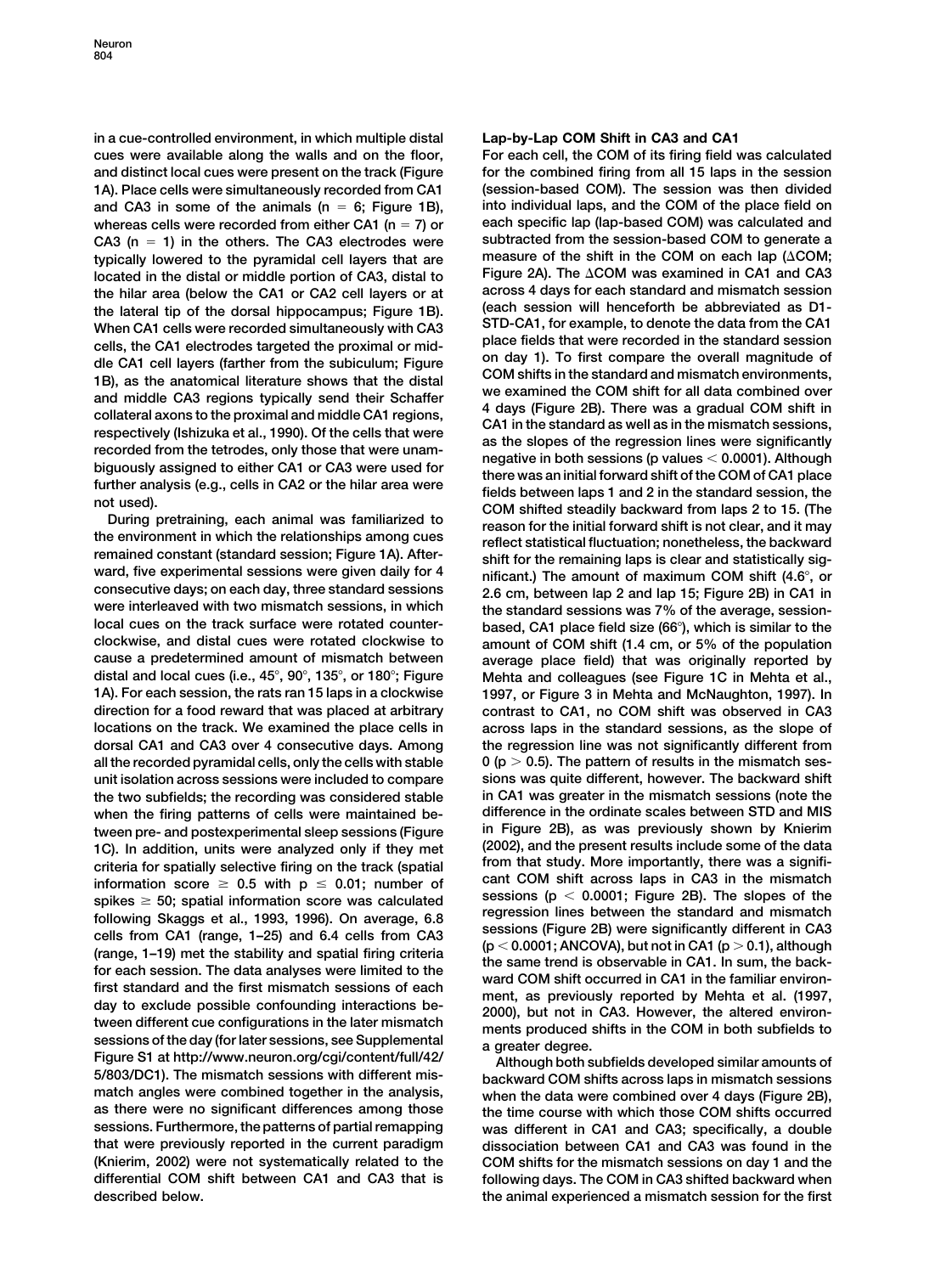

# **Figure 1. Experimental Paradigm**

**behavioral sessions.**

**(A) Illustration of behavioral paradigm and apparatus. The circular track at the center was composed of four different textured surfaces (local cues; denoted by different colors on the track), each covering one-quarter of the track. Surrounding the track were various visual cues, either hanging on the curtain (the three cues shown outside the outer circle; the curtain is not shown for simplification) or standing on the floor (the three cues inside the outer circle). During pretraining, the relationships between the local and distal cues were maintained constant ("standard session" or STD). In the recording sessions, the standard session was followed by a "mismatch session" (MIS) in which the track was rotated** counterclockwise, and all the distal cues were rotated clockwise by the same amount (denoted as L° for local cues and D° for distal cues). **This double rotation produced a predetermined amount of mismatch between the local and distal cues (90 in this example). On each of 4 days, three standard sessions were interleaved with two mismatch sessions (of different mismatch angles). Only the first standard and mismatch sessions of each day were analyzed and shown here.**

**(B) Examples of tetrode locations in CA3 and CA1. Different septotemporal levels of histological sections of the dorsal hippocampus (within a subject) are shown. GC, granule cell layer; HA, hilar area. Note that the CA3 recording probe targeted the distal CA3 region after passing through CA2, and the CA1 recording probe targeted the proximal or middle portion of CA1. Arrowheads denote the boundaries of CA2. (C) Examples of single units that were simultaneously recorded from CA1 and CA3 and their place fields in different cue conditions. Raw data** came from the tetrodes shown in the histological sections (B); each point represents the peak amplitude ( $\mu$ V) of a spike recorded on two of **the channels of the tetrode (scale bars, 100 V). An example of a unit from the CA3 tetrode (shown as a red cluster of dots with a red cluster boundary) and its place fields in the standard and the following mismatch sessions are presented (insets; 45 mismatch angle in this example). Shown below are the place fields (insets; blue) from a CA1 unit that was recorded simultaneously with the CA3 unit. "PRE-SLEEP" and "POST-SLEEP" indicate raw data that were collected during sleep before and after the behavioral sessions to confirm the stability of recording during**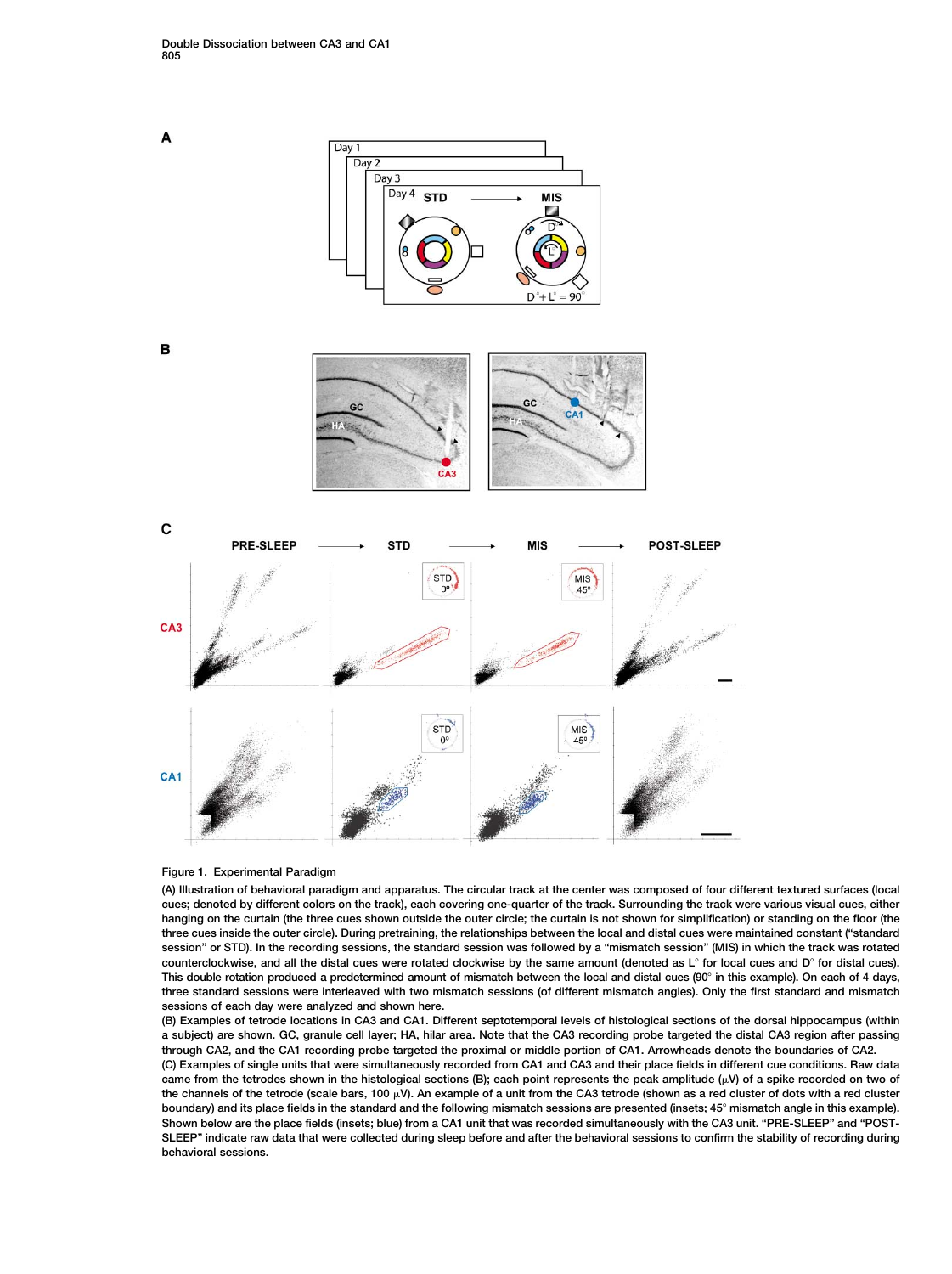

**Figure 2. Center of Mass Shift**

(A) Illustration of the calculation procedure for the difference (ΔCOM in degrees) between a lap-based COM (COM $_{\rm t}$  or COM $_{\rm t+1}$ ) and the COM of the session-based, average place field (COM<sub>AVG</sub>). When the lap-based COM (COM<sub>t</sub>) is past the COM<sub>AVG</sub>, the  $\Delta$ COM is positive ( $\Delta$ COM<sub>t</sub>), whereas the  $\Delta$ COM is negative ( $\Delta$ COM<sub>t + 1</sub>) when the lap-based COM (COM<sub>t + 1</sub>) is ahead of the COM<sub>AVG</sub> relative to the direction of movement **of the rat.**

(B) Lap-based ∆COM of the CA1 and CA3 place fields in the standard (STD) and the mismatch (MIS) sessions (4 days' data were combined). **Note the difference in the scales of the ordinates in STD and MIS and the bigger shifts in the COM in the mismatch sessions; the ordinate scale of STD was increased relative to that of MIS to emphasize the comparable shift in the COM that occurred in the standard sessions in CA1 to the COM shift that was reported previously (Mehta et al., 1997, 2000).**

(C) Lap-based ΔCOM of the CA1 and CA3 place fields in the mismatch sessions across 4 days (D1-MIS to D4-MIS). The ordinate scales for **D3-MIS and D4-MIS are different from those of D1-MIS and D2-MIS for better presentation of the trends in the data.**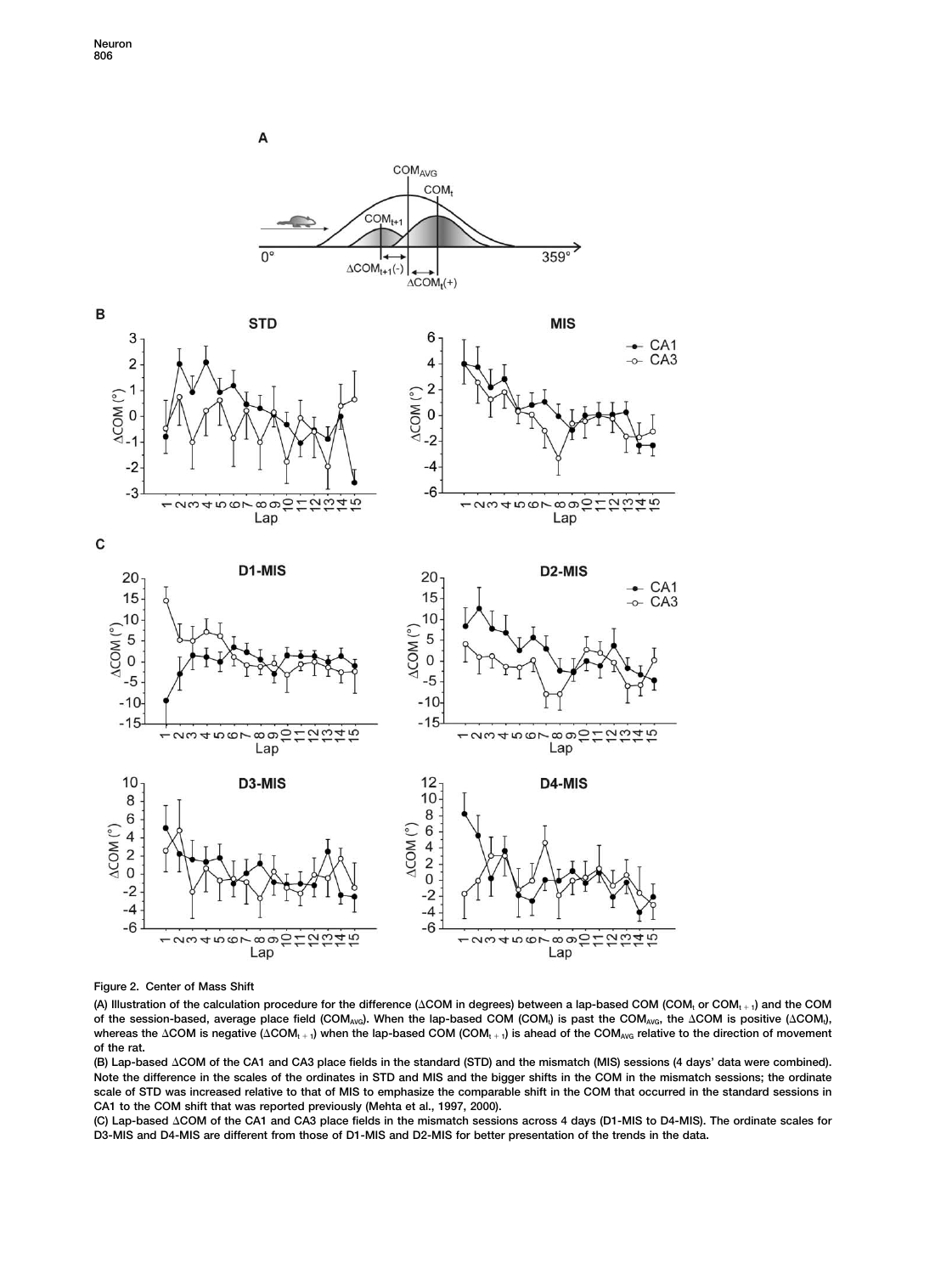| Table 1. A Comparison between $\triangle COM$ of the First and the Last Laps in CA1 and CA3 |                |                |                   |                       |                                                       |  |  |
|---------------------------------------------------------------------------------------------|----------------|----------------|-------------------|-----------------------|-------------------------------------------------------|--|--|
|                                                                                             | Lap 1          | Lap 15         | <b>Difference</b> | Linear Field Size (°) | <b>Percent Shift Relative</b><br>to Linear Field Size |  |  |
| CA1-D1-MIS                                                                                  | $-8.8 \pm 7.0$ | $-1.0 \pm 1.4$ | 7.8               | $98.5 \pm 6.0$        | 7.9%                                                  |  |  |
| CA3-D1-MIS                                                                                  | $14.8 \pm 3.1$ | $-2.3 \pm 5.0$ | $-17.1$           | $127.5 \pm 17.6$      | $-13.4%$                                              |  |  |
| CA1-D2-MIS                                                                                  | $8.0 \pm 4.1$  | $-4.3 \pm 2.2$ | $-12.3$           | $104.4 \pm 8.3$       | $-11.8%$                                              |  |  |
| CA3-D2-MIS                                                                                  | $3.9 \pm 3.9$  | $0.3 \pm 2.7$  | $-3.6$            | $152.1 \pm 12.6$      | $-2.4\%$                                              |  |  |

**in CA1 in the same condition (Table 1; D1-MIS in Figure positive to negative across lags) and less obvious, yet 2C). The effects in CA3 and CA1 reversed from day 2 observable, trends in D3-MIS-CA1 and D4-MIS-CA1. (D2-MIS-CA1) onward, however, as the COM shifted The autocorrelation graphs for other conditions showed backward in CA1 and showed no significant shift in the random fluctuations with no apparent time-dependent same condition in CA3 (Table 1; Figure 2C). An ANOVA trends, which suggests that there were no time-depen**with the subfield (CA1 versus CA3), day (1-4), and lap dent shifts in the COM in those conditions. The autocor-**(1–15) as three between-group variables showed a signifi- relation coefficient at lag 1 shows the time-dependent cant triple interaction among those variables (subfield trend most sensitively (NIST/SEMATECH e-Handbook day lap; p 0.001). A regression analysis indicated of Statistical Methods, 2003), and there was a significant that the slope of the regression line (lap number autocorrelation between the two time series data sets** ∆COM) was significantly different from 0 in D1-MIS-CA3 **(p 0.0001), but not in CA1 in the same condition (p coefficient 0.5; p 0.05). On day 2, the autocorrelation 0.1). The slopes of the regression lines were not different at lag 1 approached significance (D2-MIS-CA3 in Figure from 0, however, in CA3 after day 1 between the lap 3; autocorrelation coefficient 0.4; p 0.09) and remained** number and  $\triangle COM$  (p values  $> 0.1$ ). Conversely, the slopes of the regression lines were significantly negative **in CA1 in the mismatch sessions from day 2 onward (p p 0.5 on day 4). Conversely, no significant autocorrelavalues 0.001). Furthermore, the slopes of the regres- tion at lag 1 was found in D1-MIS-CA1 (Figure 3; autocorsion lines for individual units were calculated and com- relation coefficient 0.2; p 0.1), yet a highly significant pared across days and subfields (see Supplemental Fig- autocorrelation was observed 24 hr later at lag 1 on day ure S2 at http://www.neuron.org/cgi/content/full/42/5/ 2 (autocorrelation coefficient 0.66; p 0.01). The 803/DC1). The mean slopes were significantly different autocorrelations at lag 1 on later days were not signififrom 0 in CA3 only on day 1 and in CA1 only on days cant in CA1 (Figure 3; autocorrelation coefficient 0.3, 2–4. Although a number of CA1 cells showed a negative p 0.1 on day 3; autocorrelation coefficient 0.4, p slope on day 1, these cells were cancelled by other cells 0.1 on day 4), but the downward trend in the autocorrelashowing a positive slope, resulting in the overall lack of tion coefficients with increasing lags is apparent, and a significant backward shift of the population in CA1- the last lag (lag 13) showed a significantly negative cor-D1-MIS (Figure 2C).**  $\blacksquare$   $\blacksquare$   $\blacksquare$   $\blacksquare$   $\blacksquare$   $\blacksquare$   $\blacksquare$   $\blacksquare$   $\blacksquare$   $\blacksquare$   $\blacksquare$   $\blacksquare$   $\blacksquare$   $\blacksquare$   $\blacksquare$   $\blacksquare$   $\blacksquare$   $\blacksquare$   $\blacksquare$   $\blacksquare$   $\blacksquare$   $\blacksquare$   $\blacksquare$   $\blacksquare$   $\blacksquare$   $\blacksquare$   $\blacksquare$   $\blacksquare$   $\blacks$ 

The  $\triangle$ COM data can be considered as time series **data, since successive values in the data represent con- secutive measurements that were taken at equal inter- day 1, and that pattern was reversed between the two** vals (i.e., each lap). As most other statistics assume that subfields in 24 hr. **the samples of observations are randomly obtained, a more accurate description of the time-dependent trend Lap-by-Lap Skewness and Size of Place** in the  $\Delta$ COM data may be obtained with the use of a **Fields in CA3 and CA1** time series analysis of the lap-based  $\triangle COM$  data (NIST/ **SEMATECH e-Handbook of Statistical Methods, 2003). undergo experience-dependent changes are the skew-**The average  $\triangle$ COM data across 15 laps were lagged **by 1 lap, and the autocorrelation coefficient (see the more negatively skewed and larger with experience Experimental Procedures) was calculated between the (Mehta et al., 2000). Consistent with this report, the COM**  $\alpha$  original  $\Delta$ COM data and the lagged data. This procedure **was repeated for different amounts of lag (1 to 13 lags), accompanied by the development of negative skewness which are shown as autocorrelation plots in Figure 3. across laps (Figure 4A). A polynomial regression analy-**Autocorrelation plots are commonly used for checking sis (order 2) in CA3 was significant in D1-MIS (p < 0.01). **randomness in a time series data set (NIST/SEMATECH A similar trend was observed only in earlier laps in D2 e-Handbook of Statistical Methods, 2003). If they are MIS-CA3 (laps 1–5), after which no significant developrandom, such autocorrelations should be near 0 for all ment of negative skewness across laps was observed** time-lag separations, whereas, if they are nonrandom, in CA3 on day 3 ( $p > 0.5$ ) and day 4 ( $p > 0.5$ ). It is **one or more of the autocorrelations will be significantly important to note that on days 3 and 4, the place fields nonzero (especially at lag 1). The autocorrelation plots in CA3 were negatively skewed from the first lap and (Figure 3) show a time-dependent trend in the data (e.g., remained negatively skewed across most laps. This re**increasing or decreasing pattern in the COM shift); there sult may suggest that a long-lasting, underlying plasticwere obvious downward trends in the  $\Delta$ COM in D1-MIS-

**time on day 1, whereas the COM remained unchanged CA3 and D2-MIS-CA1 (autocorrelation decreasing from COM) was significantly different from 0 in D1-MIS-CA3 in D1-MIS-CA3 (see lag 1 in Figure 3; autocorrelation insignificant afterward (autocorrelation coefficient = 0.05,**  $p > 0.5$  on day 3; autocorrelation coefficient  $= -0.03$ , of a given lap was systematically correlated with the **COM of the previous lap in CA3, but not in CA1, on**

**Other major place field parameters that are reported to**  $ness$  and size of the place field, as the fields become shift observed in D1-MIS-CA3 in our study was also **COM in D1-MIS- ity mechanism may have saturated in CA3 after day 2,**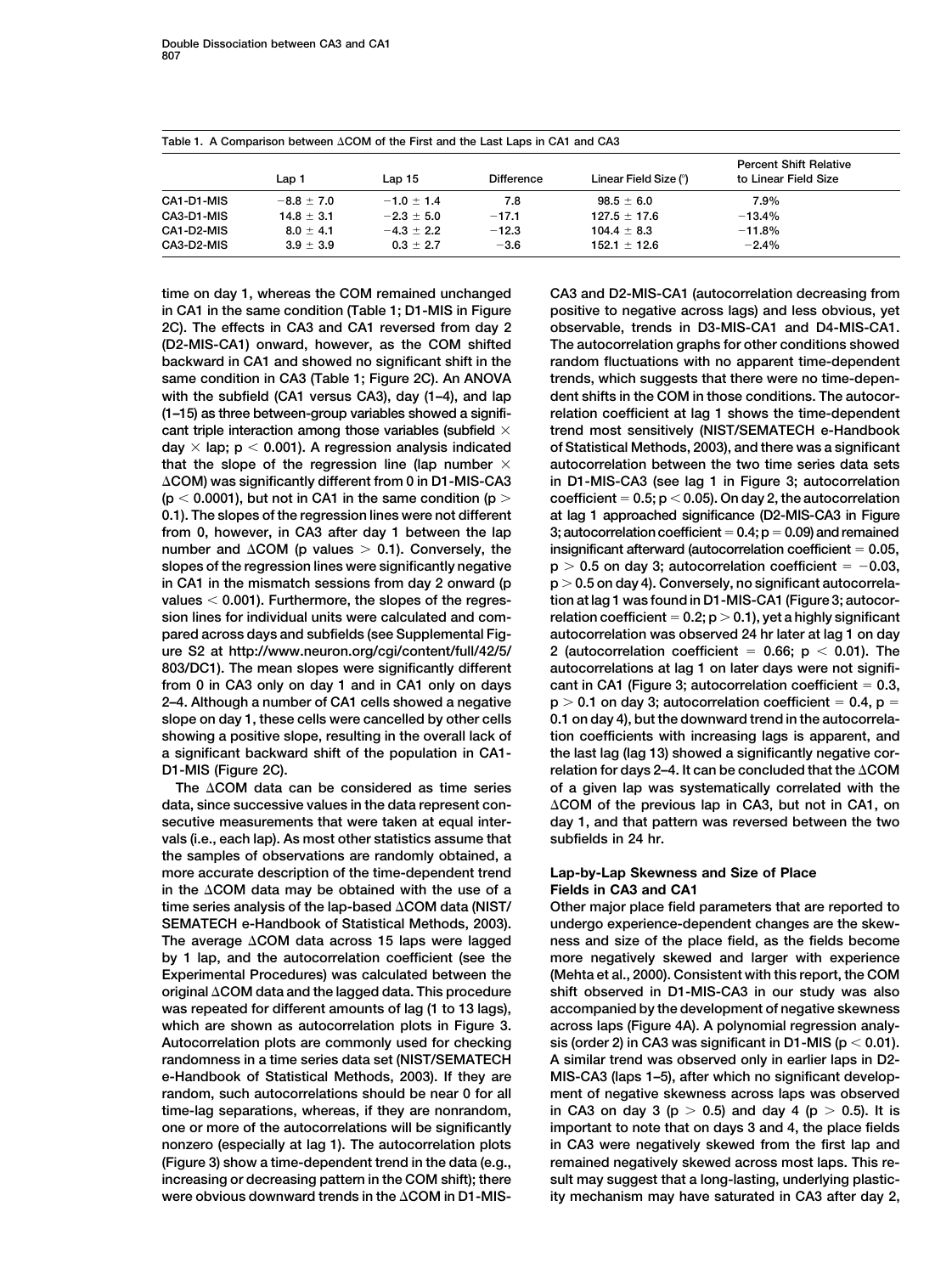

**Figure 3. Autocorrelation Coefficient Graphs** of the  $\triangle$ COM for CA1 and CA3 in the Mis**match Sessions across 4 Days**

**The abscissa represents the amount of lag that was used to calculate the autocorrelation**  $\alpha$  coefficient between the original  $\Delta$ COM data and the lagged  $\Delta$ COM data. The ordinate de**notes the autocorrelation coefficient between the two data sets. Note the gradual decreases in the amounts of autocorrelation across lags, especially in D1-MIS-CA3 and D2-MIS-CA1, as well as to a lesser degree in D3-MIS-CA1 and D4-MIS-CA1. Dotted lines denote 95% confidence bounds.**

**causing the place fields to remain maximally skewed across laps on day 3 and day 4 in CA3 (p values 0.5; from the beginning of the session on the later days regression analysis; Figure 4B). and thereby precluding any backward shift of the COM Interestingly, those place field parameters (i.e., skew- (Figure 2C). The changes in skewness were accompa- ness and size) showed more complex patterns of nied by changes in the size of place fields in CA3 across change across days in CA1 in our study (Figure 4; see days; the size of the place field significantly increased also Supplemental Figure S3 at http://www.neuron.org/ across 15 laps on day 1 (p 0.01; second-order polyno- cgi/content/full/42/5/803/DC1) compared to a previous remial regression; also see the first few laps on day 2 in port (Mehta et al., 2000). That is, the negative skewness Figure 4B), matching the time course of the development development was not obvious in CA1 across laps of negative skewness on that day. Little, if any, signifi- throughout the experiments (p values 0.2; regression**

**cant expansion in the place field size was observed analysis; Figure 4A). The size of CA1 place fields signifi-**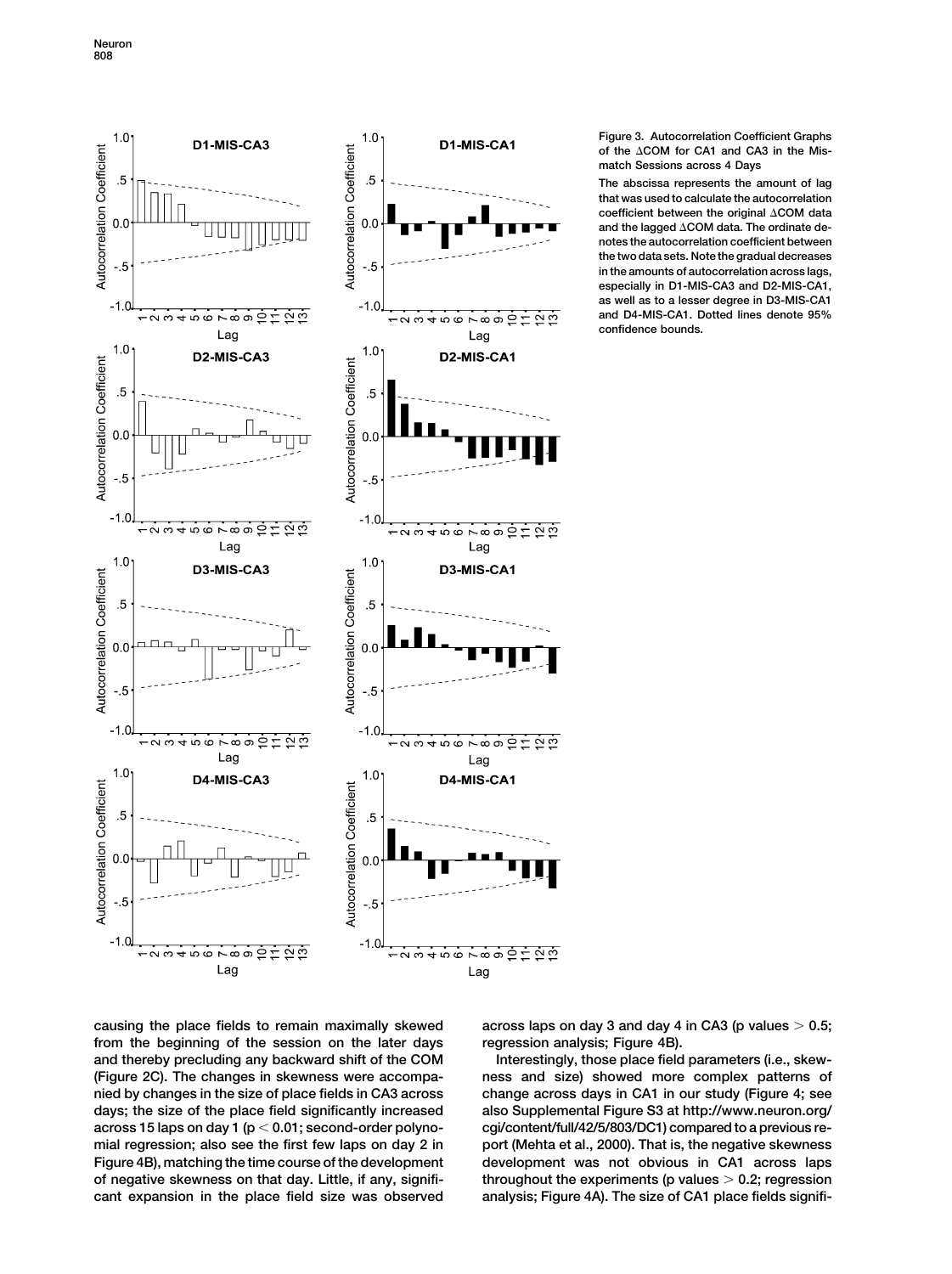

**Figure 4. Lap-Based Skewness and Normalized Place Field Size in the Mismatch Sessions (A) Skewness. Negative skewness means that the place field shape was skewed toward the direction of the rat's movement (CW). Negative skewness was developed across laps in D1-MIS-CA3 and in earlier laps in D2-MIS-CA3 (laps 1–5). (B) The size of a lap-based place field (normalized by the size of the session-based, average place field). Increases in the field size were noticeable across laps, especially on day 1, in both CA1 and CA3.**

**cantly increased across laps on day 1 (p 0.001; regres- sions (D1-MIS-CA3) was caused by the development of sion analysis) but did not increase significantly on days a negative skewness and the expansion of the field 2–4 (Figure 4B). width, which is similar to the pattern of changes ob-In sum, the results suggest that the COM shift across served in CA1 place fields in the previous study (Mehta laps in CA3 (Figure 2C) during the first mismatch ses- et al., 2000). In contrast, the COM shift in CA1 was**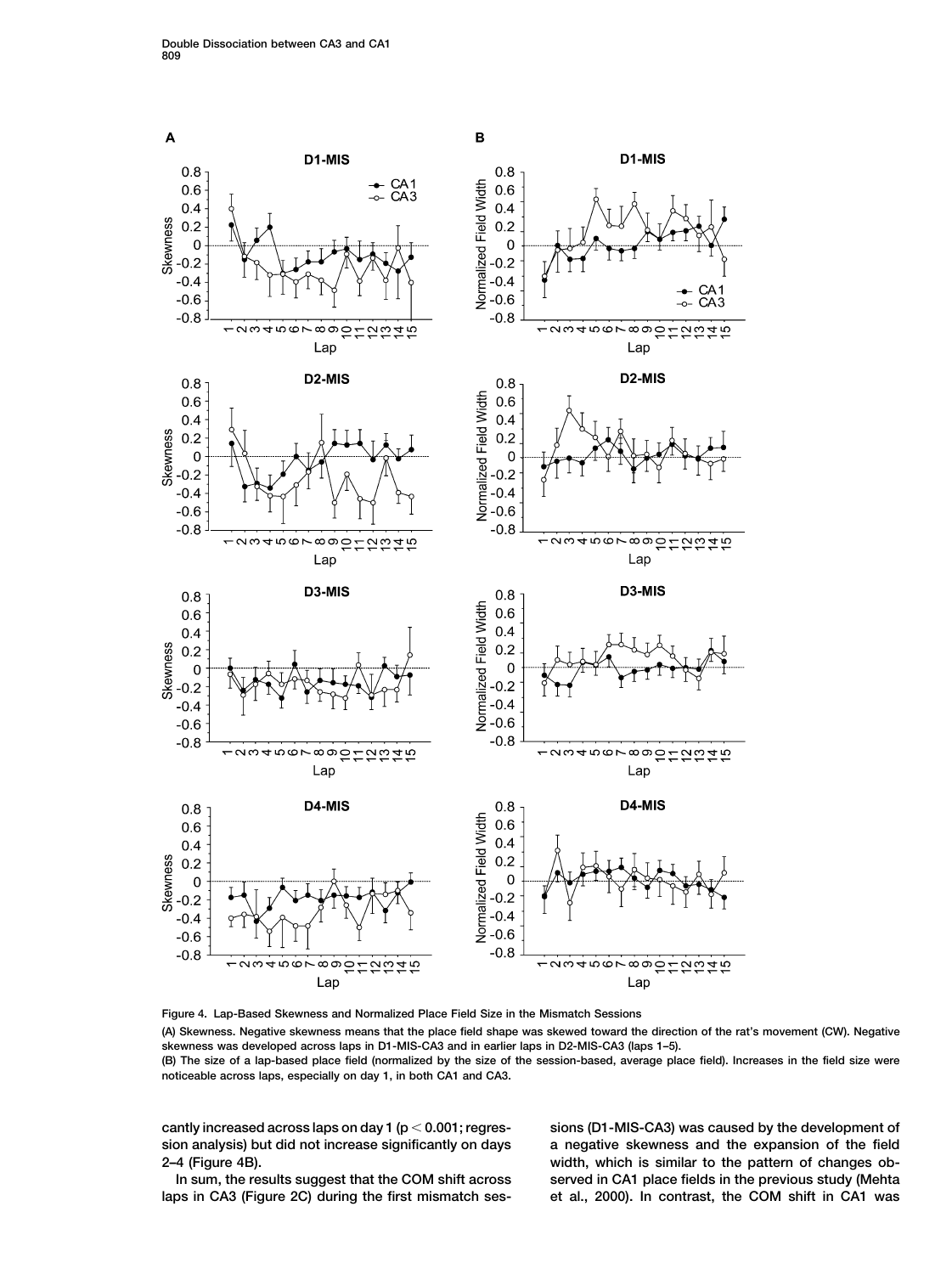|                                              | <b>STD</b>       |                  | <b>MIS</b>       |                  |
|----------------------------------------------|------------------|------------------|------------------|------------------|
|                                              | CA <sub>1</sub>  | CA <sub>3</sub>  | CA <sub>1</sub>  | CA <sub>3</sub>  |
| Mean firing rate (Hz)                        | $1.1 \pm 0.1$    | $1.4 \pm 0.1$    | $1.2 \pm 0.1$    | $1.3 \pm 0.1$    |
| Maximum firing rate (Hz)                     | $8.7 \pm 0.5$    | $8.9 \pm 0.8$    | $7.7 \pm 0.6$    | $8.0 \pm 0.7$    |
| In-field firing rate (Hz)                    | $3.9 \pm 0.2$    | $3.6 \pm 0.2$    | $3.4 \pm 0.2$    | $3.4 \pm 0.2$    |
| Linear field size $(°)$                      | 66.0 $\pm$ 2.0   | $124.2 \pm 6.5$  | $92.2 \pm 3.2$   | $132.8 \pm 6.5$  |
| Integrated field size $(^{\circ} \times$ Hz) | $336.6 \pm 16.2$ | $429.2 \pm 38.3$ | $425.3 \pm 26.1$ | $420.7 \pm 38.5$ |
| <b>Skewness</b>                              | $-0.09 \pm 0.04$ | $-0.35 \pm 0.05$ | $-0.12 \pm 0.04$ | $-0.31 \pm 0.1$  |

**Table 2. A Comparison of Different Parameters of CA1 and CA3 Place Fields**

**shape and size that was previously reported by Mehta suggesting that the observed difference in size was not et al. (2000) (see the Discussion). due to particularly bigger CA3 place fields that might**

**mapped more specific regions of space than did the (i.e., standard or mismatch) as between-group variables; place fields in CA1 (Barnes et al., 1990; Mizumori et al., there were significant main effects (p values 0.0001 for 1999). We revisited this issue by examining the session- both variables), and there was a significant interaction based place fields (i.e., average place fields measured between the two (subfield cue configuration; p from all 15 laps combined) from both subfields. Interest- 0.05). A further post hoc analysis showed that the place ingly, in the present study, the CA3 place fields mapped field size in CA3 was bigger in both standard and misa significantly broader region of the track compared to match sessions compared to the CA1 place field size the CA1 place fields; the CA3 place fields represented (p values 0.05; Newman-Keuls).**  $\sim$ 130° of the ring track on average across the standard With respect to the average skewness of the session**and mismatch sessions, whereas CA1 place fields based place fields (Figure 5B), the place fields in both mapped 80 of the track on average (Table 2; Figure CA1 and CA3 were significantly skewed negatively in 5A). The CA3 place fields were consistently bigger than** 



**for 4 days. Note that the place fields in CA3 were more negatively These results have also been interpreted as providing skewed in both standard and mismatch sessions. physiological evidence for Hebb's concept of a phase**

**not accompanied by the pattern of changes in the field the CA1 place fields across 4 days (data not shown), have been recorded on a certain day. Place fields were Average Size and Skewness of Place Fields bigger in mismatch sessions than in standard sessions in CA3 and CA1 in both subfields (Table 2; Figure 5A). An ANOVA was Previous literature showed that the place fields in CA3 performed with the subfield and the cue configuration**

> both standard and mismatch sessions ( $t = -2.6$ ,  $p <$ **0.02 in STD-CA1; t 6.7, p 0.0001 in STD-CA3; t 3.0, p 0.01 in MIS-CA1; t 5.7, p 0.0001 in MIS-CA3; one-group Student's t test). The place fields in CA3, however, were more negatively skewed on average than those in CA1 (Figure 5B); an ANOVA with the subfield and the cue configuration as two between-group variables was performed, and there was a significant** main effect of the subfield  $(p < 0.0001)$ . The effect of **the cue configuration and the interaction between the** main factors (subfield  $\times$  cue configuration) were not significant (p values  $> 0.1$ ).

# **Discussion**

**The experience-dependent, backward shift of the COM of CA1 place fields was first reported by Mehta et al. (1997), and subsequent experiments by Ekstrom et al. (2001) showed that systemic injection of the NMDAR blocker -[-]-3-[2-carboxypiperazin-4-yl]-propyl-1-phosphonic acid (CPP) abolished the effect (see also Shen et al., 1997). These results supported a number of computational models that explored how temporally asymmetric long-term potentiation (LTP) and spike timingdependent plasticity (Levy and Steward, 1983; Magee and Johnston, 1997; Markram et al., 1997) could alter Figure 5. Characteristics of Session-Based, Average Place Fields the synaptic connectivity of the hippocampal network of CA1 and CA3 to encode learned routes to goal locations as well as** (A) Difference in the place field size between CA1 and CA3 averaged<br>for 4 days. Note that the size of the place field of CA3 was consis-<br>tently bigger in both standard and mismatch sessions.<br>(B) Skewness of the average pla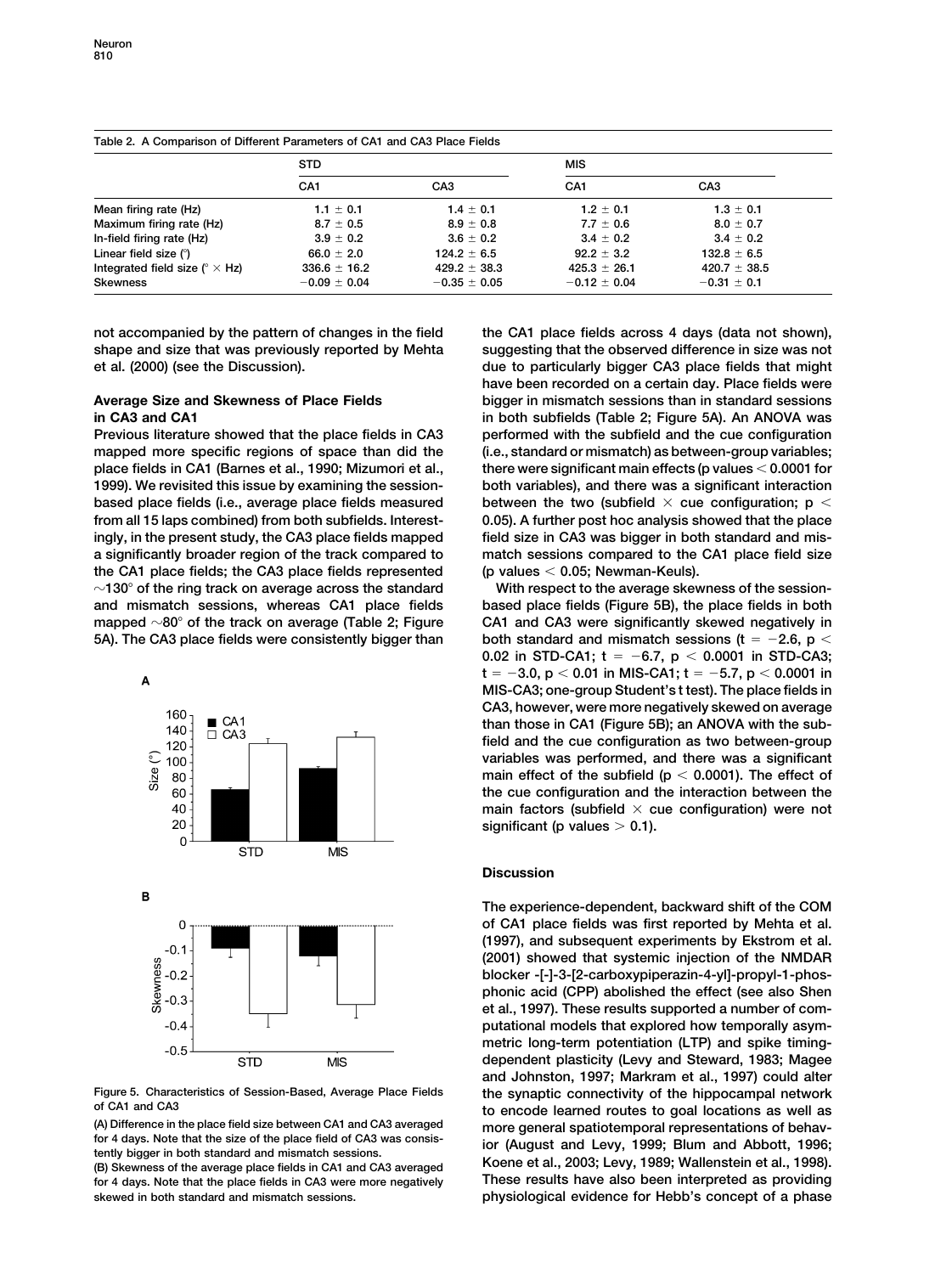**nomenon in a dynamically changing environment in an but the field will remain symmetric; and in other cases effort to dissociate time-dependent plasticity mecha- the field might remain approximately the same size and nisms in the CA1 and CA3 subfields of the hippocampus shift backward. In the present results, the CA1 place (Lee and Kesner, 2002; Nakazawa et al., 2003). Consis- fields apparently conformed to the latter description. tent with prior reports (Mehta et al., 1997, 2000), the COM It remains to be determined what conditions promote shifted backward in CA1 in a stable, familiar environment different changes in such field parameters as shape (standard sessions; Figure 2B). More importantly, the and size. Nonetheless, place cells represent backward-COM shift was not present in CA3 in the stable, familiar shifted locations with experience consistently in differenvironment, but it appeared strongly in an environment ent experimental conditions (including the present in which the configuration of sensory cues was altered. results and the results of Mehta et al., 1997, 2000), sug-**With respect to its time course, the COM shift occurred gesting that the COM may be a more reliable parameter **in CA3 on the rat's first experience with the altered with which to investigate sequence coding mechanisms environment, and it did not appear in CA1 until a day in the hippocampus. later. These data suggest that the plasticity mechanisms in CA3 are activated immediately in response to the new Long-Term Memory in CA3 versus Novelty configurations of sensory landmarks, creating represen- Detection in CA1 tations of the new spatiotemporal sequences of place One puzzling aspect of the COM shifts in CA1 that were cell activity in this altered environment. The plasticity reported by Mehta et al. (1997, 2000) was that the pomechanisms in CA1, on the other hand, either were not tentiated synapses apparently reset back to baseline activated on the first experience with the novel cue con- within a 24 hr period, as the COM shift and the developfigurations or followed a slower time course, such that ment of negative skewness appeared anew each day. the backward shift was not apparent until the second Mehta and McNaughton (1997) suggested that uncorreday of experience with the novel configurations. These lated activity in the intervening hours might depotentiate data are consistent with recent behavioral studies that the synapses. Although this is a plausible mechanism showed that NMDARs in CA3 are necessary for rapid to explain the phenomenon, it suggests that CA1 is not or for one-trial learning of a new goal location (Nakazawa sequences. The present data suggest that the long-term et al., 2003), whereas CA1 NMDARs are necessary for storage may reside in the CA3 network. CA3 place fields**

**Some discrepancies between the present results in CA1 were significantly more skewed than CA1 place fields and previous reports are noteworthy. In the present in both the standard and mismatch sessions (Figure 5B). study, CA1 place fields did not exhibit an experience- Thus, the lack of a COM shift in CA3 in the standard dependent development of negative skewness (the CA1 environment and after the first day in the mismatch envifields showed a slight negative skewness on average, ronment may be the result of a saturation of the LTP but this skewness did not change over laps). Although mechanisms, causing the place fields to become maxithis result differs from the robust development of nega- mally skewed and shifted, without the 24 hr depotentiative skewness that was reported by Mehta et al. (2000), tion that apparently occurs in CA1. it is consistent with the reports of Dragoi et al. (2003) One plausible interpretation for this difference beand Huxter et al. (2003), who reported that CA1 place tween the regions is that CA1 may need to repeat the fields in their experiments were not negatively skewed, potentiation-depotentiation cycle for its synapses to on average (see also Frank et al., 2002). Although differ- subserve a cognitive function, such as novelty detection ences in the place field definition criteria may complicate in the environment (Figure 7). This interpretation is condirect comparisons across different investigators, de- sistent with many hippocampal models that have emvelopment of negative skewness was also not reported phasized the role of CA1 in detecting novelty, mainly in the original investigation of Mehta et al. (1997; see due to its unique anatomical position, which allows it to also Mehta and McNaughton, 1997). That is, strong monitor both the intrahippocampal code that is relayed** skewness is not evident in the population data from that from CA3 and the cortical sensory information that is **experiment, even though a backward expansion and relayed mainly from the entorhinal cortex (Blum and COM shift are clear. Thus, the backward shift of the Abbott, 1996; Hasselmo and Schnell, 1994; Levy, 1996; COM in CA1 is not necessarily accompanied by a devel- Lisman, 1999; Lynch and Granger, 1992). Based on this opment of negative skewness. Theoretically, multiple hypothesis, CA1 may need to reactivate the synaptic combinations of different field parameters (e.g., skew- plasticity mechanisms for reprocessing the same se-**

**sequence—that is, a stored set of synaptic weights that ness, width, rate, etc.) can result from the hypothesized cause specific sequences of brain states to be activated, spike timing-dependent plasticity mechanism, causing representing temporal sequences of events and allowing the COM of the place field to shift; three possibilities predictions of future neural activity based on the present are illustrated in Figure 6. Depending on the precise network state (Hebb, 1949; Ekstrom et al., 2001; see also experimental conditions and spatial cues that are avail-Skaggs and McNaughton, 1996; Louie and Wilson, 2001; able, in some cases the place field might become nega-**Lee and Wilson, 2002). **tively skewed; in other cases the place field might ex-The present study investigated the COM shift phe- pand backward, and the cell might fire at a higher rate,**

**learning of a new environment (Lee and Kesner, 2002) the storage site for long-term memories of the learned learning on a longer timescale (Lee and Kesner, 2002). developed negative skewness over the first few laps on days 1 and 2 in the mismatch conditions, and on days Relationship between COM Shifts 3 and 4 they maintained this negative skewness from and Negative Skewness the very first lap (Figure 4A). Moreover, CA3 place fields**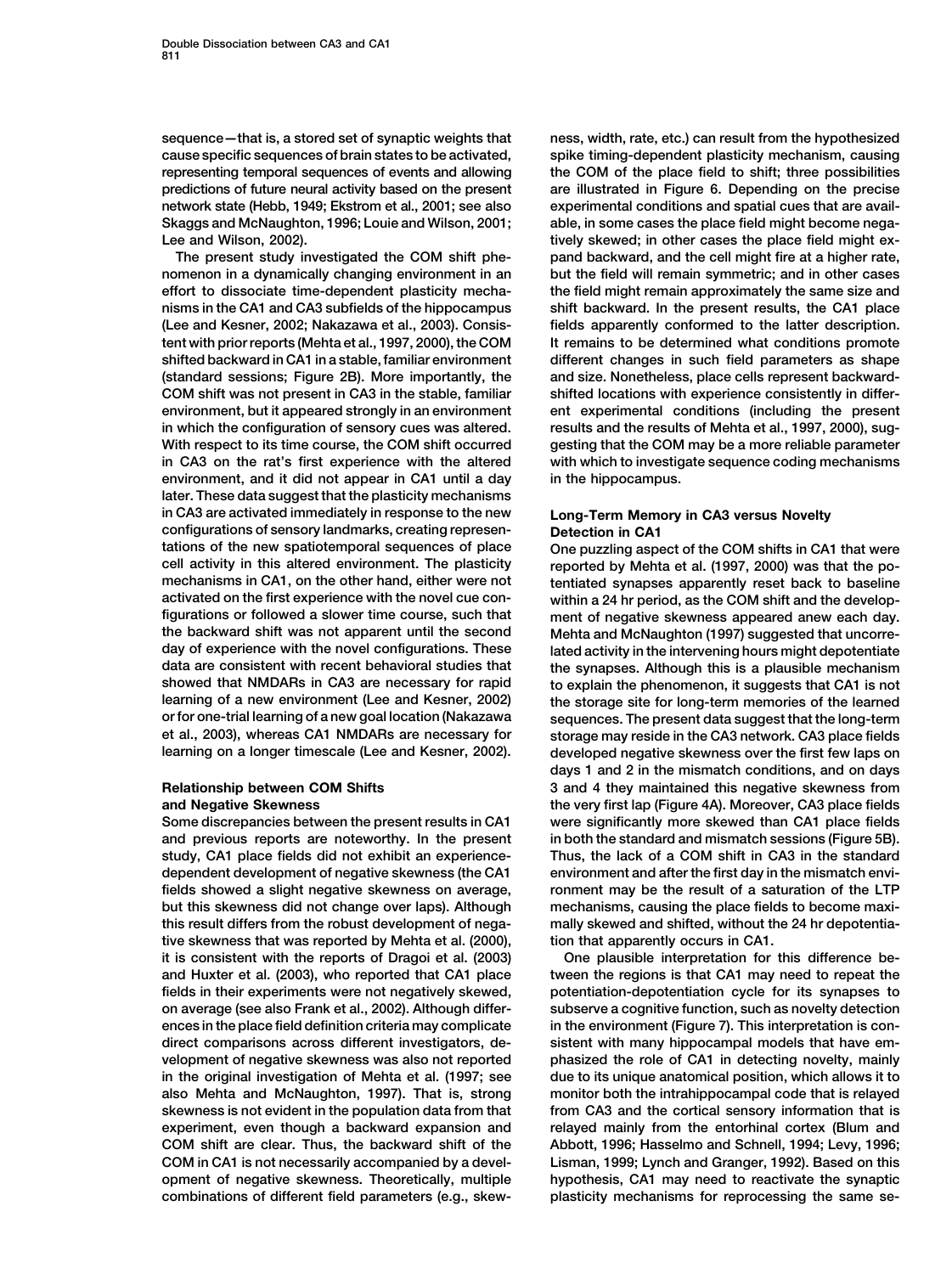

**Figure 6. Illustration of Different Ways in which the Shift in the COM of the Place Field May Occur in an Experience-Dependent Manner (A) (Top) The place field is elongated in the opposite direction relative (B) (Top) The place field is also elongated in the opposite direction to the rat's direction of motion. The resulting place field in a later to the rat's motion. However, in this case, no skewness is developed lap (green) is negatively skewed compared to the original place field over time, but the same amount of shift in the COM can occur, with** (red), and the COM is thus shifted backward (COM<sub>1</sub>→COM<sub>15</sub>; as in the field expanding in the direction opposite to the rat's movement.<br>D1-MIS-CA3 in the current study and Mehta et al., 2000). (Middle (Bottom) Stronger po **and bottom) Hypothetical connections among place cells, which those in (A), between the current place cell and the place cells that may underlie the COM shift of the place field (top). The circles were activated earlier on the track may maintain the bell shape of represent place cells, and the lines connecting the circles denote the place field while shifting the COM backward. connections from the line of cells at the bottom to the single cell at (C) (Top) The place field maintains its shape and size relatively the top (thicker lines show more potentiated synaptic connections constant in this example, yet moves its position over time. Although between cells). The postsynaptic place cell produces the place fields neither skewness nor the size of the place field changes by much, that are shown. Synaptic connections between the place cells on the shift in the COM can occur. (Bottom) Unlike the examples in (A) the first lap (lap 1; red) are initially symmetric, and as the rat passes and (B), this type of COM shift involves a long-term depression (LTD) through the place field multiple times (e.g., lap 15; green), the synap- mechanism in the synaptic connections between the place cells; tic connections are strengthened only between the postsynaptic synaptic connections between presynaptic cells that fire after the cell and the presynaptic cells that fired earlier via the temporally postsynaptic cell depress (dashed lines), with concomitant strengthasymmetric LTP-induction mechanism, as previously modeled by ening of connections between presynaptic cells that fire before the Mehta et al. (2000). postsynaptic cell, as in (A) and (B).**





### **Figure 7. A Model of Sequence Memory Processing in Different Subfields of the Hippocampus**

**The entorhinal cortex sends current, sensory inputs to the dentate gyrus (DG) and the CA1 and CA3 subfields of the hippocampus. The DG-CA3 network rapidly encodes new spatiotemporal sequence information for long-term storage in the CA3 synaptic matrix. In a familiar environment, the CA1 network encodes the current sequence of locations/events, based on its entorhinal inputs, and compares this sequence with the stored information of the typical (expected) sequences of locations/events in CA3. A significant mismatch between those sequences may trigger a mechanism (e.g., excitation of cholinergic inputs) that reinitiates the encoding process of the novel information in the DG-CA3 network. For simplification, the CA1 output pathway to the entorhinal cortex via the subiculum is omitted. STDP, spike timing-dependent plasticity.**

**quences of place fields in the familiar environment to detect any novelty that might be encountered in the environment. In other words, based on its entorhinal inputs, CA1 may encode the sequence of places (or events) that the animal is currently experiencing. It may simultaneously compare these sequences with the stored sequences in CA3 that represent the learned patterns that have usually occurred in the animal's past experiences in the environment. If there is a discrepancy between the present sequences and the stored past sequences, this may trigger processes that are adaptive for dealing with a novel environment or novel experiences in the same environment. These processes presumably include the rapid encoding of the new sequences into the CA3 network, perhaps as the result of**

<sup>(</sup>Bottom) Stronger potentiation of the connections, compared to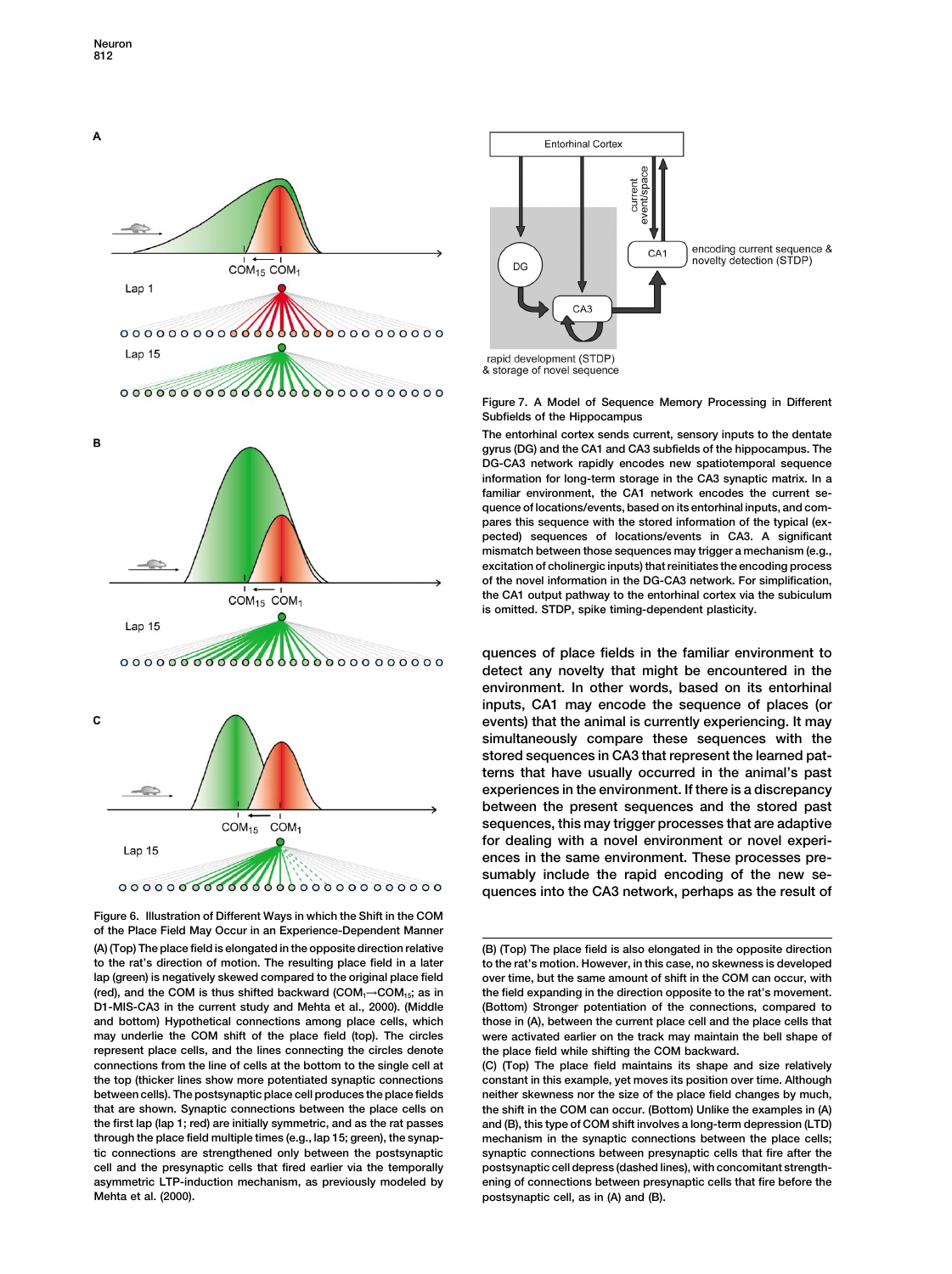**novelty-induced changes in the cholinergic input into namic differences between CA1 and CA3 that might the hippocampus (Hasselmo, 1999). occur in a limited time frame.**

**other CA3 cells (Ishizuka et al., 1990), thus representing broader regions of space compared to the CA3 cells in Experimental Procedures the hilar area and the cells in CA1. Consistent with this** interpretation, Mizumori et al. (1995) showed that, when<br>direct comparisons were made between hilar/CA3 place<br>fields and the more laterally placed CA3 fields, the more<br>housed individually on a reversed 12:12 light/dark cyc **lateral CA3 fields were broader (i.e., less spatially spe- experiments were performed during the dark portion of the cycle. important to further investigate this possibility of hetero- to National Institutes of Health guidelines and were approved by the geneous spatial representations within CA3 (possibly University of Texas Health Science Center at Houston Institutional** within CA1 as well) by simultaneously monitoring CA3<br>place cells in the hilar versus middle-distal areas to<br>better understand the detailed organizational rules of<br>spatial representation within the hippocampus.<br>spatial repr

**The results from the current study present a demonstra- drive; six subjects). Recording probes were tetrodes (Gray et al., tion of a major difference in the firing properties of place 1995; Wilson and McNaughton, 1993) made of four lengths of fine** cells in the CA1 and CA3 subfields. Although important pichrome wire (Rediohm-800, 0.0005 inches; Kanthal, Palm Coast,<br>physiological differences between CA1 and CA3 have<br>been reported (e.g., Csicsvari et al., 2000, 2003), **a marked difference in the properties of the areas (aside from some reports of differences in firing rates and mean size of the place fields; Barnes et al., 1990; Mizumori et Training** al., 1995, 1999). Most of these studies have involved<br>recording conditions in which the rat is overtrained to<br>perform the task, such that the hippocampus reaches a<br>steady-state, stable representation of the environment.<br>**The present results indicate that the investigation of beginning of the experiment. The track was positioned inside a black physiological correlates of the unique, computational circular curtain (2.7 m diameter) that reached from the ceiling to the** functions of the hippocampal subfields will benefit from<br>experimental conditions in which the inputs into the hippo-<br>campus are in dynamic flux, such as when the environ-<br>a white card; standing cues were a white-box, and i **ment is altered, when the rat enters a completely novel with a laboratory coat and a blue cloth, and a roll of brown wrapping environment, or when the behavioral contingencies in paper). The track itself was composed of four different textured an environment are altered (Knierim, 2002; Markus et surfaces, each covering one-quarter of the ring: a gray rubber mat al., 1995; Mizumori et al., 1999; Moita et al., 2003; Wilson with a pebbled surface, brown medium-grit sand paper, beige car**and McNaughton, 1993). Furthermore, previous studies<br>typically recorded cells first in CA1 before electrodes<br>were lowered further to CA3. Such a temporal gap<br>were lowered further to CA3. Such a temporal gap<br>the array of di **caused by recording the two subfields sequentially were advanced gradually over the course of many days to place would increase the possibility of losing subtle and dy- the electrodes in the vicinity of pyramidal cell layers in CA1 and CA3.**

**Much recent work on hippocampal function has fo-**Place Field Size Differences in CA3 and CA1<br>
With respect to the spatial specificity of the place field,<br>
wowitsch, 1998; Vargha-Khadem et al., 1997), that is,<br>
previous studies reported that the pyramidal cells in<br>
previo

Animal care and all surgical procedures were performed according

**spatial representation within the hippocampus. dorsal hippocampus (4.2 mm posterior to bregma; 4.5 mm lateral from midline). The microdrive array was composed of either 14 recording probes (Neuro-hyperdrive; Kopf Instruments, Tujunga, CA; Implications eight subjects) or 20 recording probes (using a custom-built hyper-**

**steady-state, stable representation of the environment. 21 training sessions over 7 days (range, 2–12 days) before the**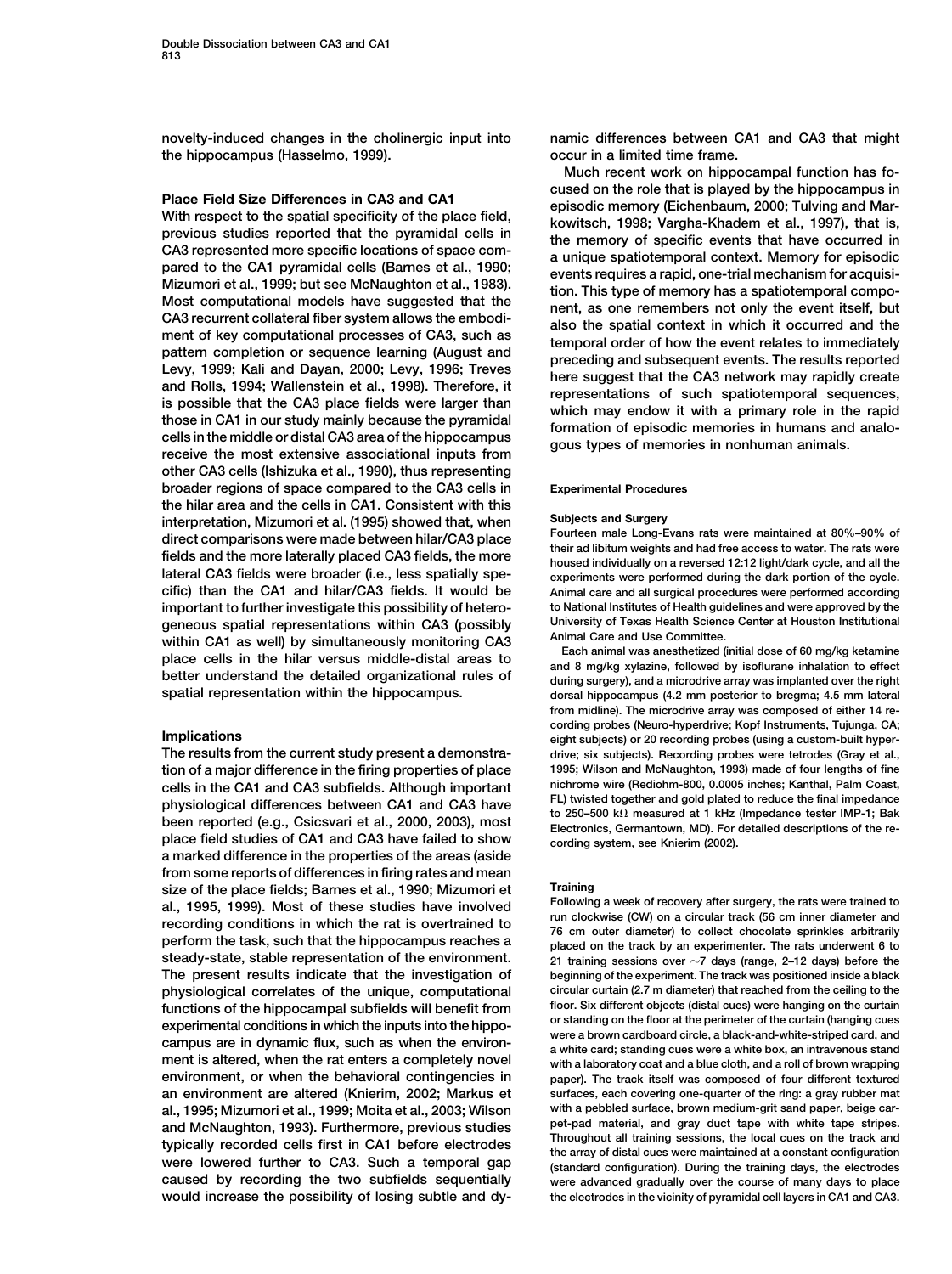**(30 min), during which multiple cells were recorded, before the first behavioral testing session and after the last testing session. The** data that were collected during sleep were used to determine the *Y***) stability of recordings that were made during behavioral sessions, <sup>2</sup> and unstable cells were not analyzed further. After the first sleep session, the rat was placed in a covered box and was walked briefly where** *h* **the time lag (1, 2, 3, …, 13),** *N* **is the total number of laps,** around the computer room before entering the adjacent behavior room. The rat was placed on the ring track at an arbitrarily chosen **between those identical standard sessions, the track was rotated counterclockwise (CCW) 22.5, 45, 67.5, or 90, and the distal cues Acknowledgments were rotated CW by an equal amount (Figure 1A). The total amount** of mismatch between local and distal cues, therefore, was 45°, 90°,<br>135°, or 180°. The rats experienced two complete sets of each mis-<br>match amount over 4 days, with each mismatch being run in a<br>pseudorandom order.<br>pseudor

**Histology**<br>
After the completion of experiments, small marker lesions were<br>
made on a subset of the tetrode tips 1 day before perfusion. Each<br>
animal was perfused transcardially. The frozen brain was cut at 40<br>  $\mu$ m sec **cresyl violet. Electrode tracks were identified under a light micro-**<br>**Scope. Each tetrode was then assigned to a hippocampal subfield References** based on the histological results in addition to the electrophysiologi-<br>
cal depth profiles that were collected during the experiments. Spe-<br>
cifically, digital photomicrographs were taken for all serial sections<br>
of the **digital images using graphic software (Adobe, San Jose, CA), and Barnes, C.A., McNaughton, B.L., Mizumori, S.J., Leonard, B.W., and those retouched images were reconstructed three-dimensionally Lin, L.H. (1990). Comparison of spatial and temporal characteristics (Voxar, Edinburgh, UK). Microscopic examinations were used in of neuronal activity in sequential stages of hippocampal processing. parallel in the course of reconstruction. Rotated three-dimensional Prog. Brain Res.** *83***, 287–300. views of the reconstructed 3D image were compared to the configu- Blum, K.I., and Abbott, L.F. (1996). A model of spatial map formation ration of the tetrodes in the original tetrode bundle for accurate in the hippocampus of the rat. Neural Comput.** *8***, 85–93.**

**a PC. The relative amplitudes of signals that were recorded simulta-** anisms of gamma oscilla<br>neously at four different wires of the tetrode were primarily used and **analyzing** of the hippocampus of the hippocampus of the **neously at four different wires of the tetrode were primarily used for the isolation of single units. Other parameters of waveforms, Dragoi, G., Harris, K.D., and Buzsaki, G. (2003). Place representation such as spike width and height, were also used. Recording stability within hippocampal networks is modified by long-term potentiation. was assessed visually by comparing patterns of waveform parame- Neuron** *39***, 843–853.** ter clusters in the two sleep sessions before and after the behavioral<br>sessions each day.<br>The circular ring track was linearized for the purpose of analysis.<br>The circular ring track was linearized for the purpose of analy

The track was divided into 360 bins (1°/bin), and a firing rate for<br>each bin was calculated by dividing the number of spikes that were<br>fired while the rat occupied that bin by the amount of time that was<br>specifical with th **Frank, L.M., Eden, U.T., Solo, V., Wilson, M.A., and Brown, E.N. spent in the bin. No smoothing procedure was applied to the place (2002). Contrasting patterns of receptive plasticity in the hippocam- field. The linear size (or width) of a place field (in degrees) was defined by the distance between the field boundaries. Following pus and the entorhinal cortex: defined by the place field houndaries were defined by the <b>Neurosci.** 22, 3817–3830. Mehta et al. (1997), the place field boundaries were defined by the **bins in which the mean firing rate fell below 10% of the peak firing Gray, C.M., Maldonado, P.E., Wilson, M., and McNaughton, B. rate of the place field for 20 contiguous bins (a lap-based place (1995). Tetrodes markedly improve the reliability and yield of multiple field was subsequently analyzed within these boundaries only). The single-unit isolation from multi-unit recordings in cat striate cortex. spatial information score was calculated according to Skaggs et al. J. Neurosci. Methods** *63***, 43–54. (1993, 1996). Only cells that had a statistically significant (p 0.01) Hasselmo, M.E. (1999). Neuromodulation: acetylcholine and meminformation score of 0.5 with 50 spikes were included in the ory consolidation. Trends Cogn. Sci.** *3***, 351–359.** Hasselmo, M.E., and Schnell, E. (1994). Laminar selectivity of the<br>
the place field firing rate distribution divided by the cube of standard<br>
deviation (Kirk, 1989; Mehta et al., 2000). The average position of a<br>
place fie **Hebb, D.O. (1949). The Organization of Behavior: A Neuropsycholog- al., 1997, 2000). The width of a lap-based place field was defined** by calculating the distance between the first and the last spike **positions in the lap (within the boundaries of the overall place field). Huxter, J., Burgess, N., and O'Keefe, J. (2003). Independent rate Calculation of the lap-based field width and the COM was restricted and temporal coding in hippocampal pyramidal cells. Nature** *425***, to the laps in which at least two spikes fired. The time series analysis 828–832.**

**Behavioral Testing for COM data was performed using the SPSS software package. On each testing day, each animal was given a baseline sleep period The formula for the autocorrelation coefficients in this analysis was**

$$
R_h = \frac{\sum\limits_{t=1}^{N-h} (Y_t - \overline{Y})(Y_{t+h} - \overline{Y})}{\sum\limits_{t=1}^{N} (Y_t - \overline{Y})^2}
$$

and Y is the  $\triangle$ COM for the lap (NIST/SEMATECH e-Handbook of **room. The rat was placed on the ring track at an arbitrarily chosen Statistical Methods, 2003). A regression analysis (either simple or location and finished 15 CW laps for a given session. On a given second-order polynomial) was used throughout the paper to test** whether the slope of a curve was significantly positive or negative.

**Lucille P. Markey Charitable Trust.**

**identification of the tetrodes. Csicsvari, J., Hirase, H., Mamiya, A., and Buzsaki, G. (2000). Ensemble patterns of hippocampal CA3-CA1 neurons during sharp wave-**

**associated population events. Neuron** *<sup>28</sup>***, 585–594. Data Analysis** Offline unit isolation was made using custom software running on CSICSVari, J., Jamieson, B., Wise, K.D., and Buzsaki, G. (2003). Mech-<br>A PC, The relative amplitudes of signals that were recorded simulta- anisms of gamma o